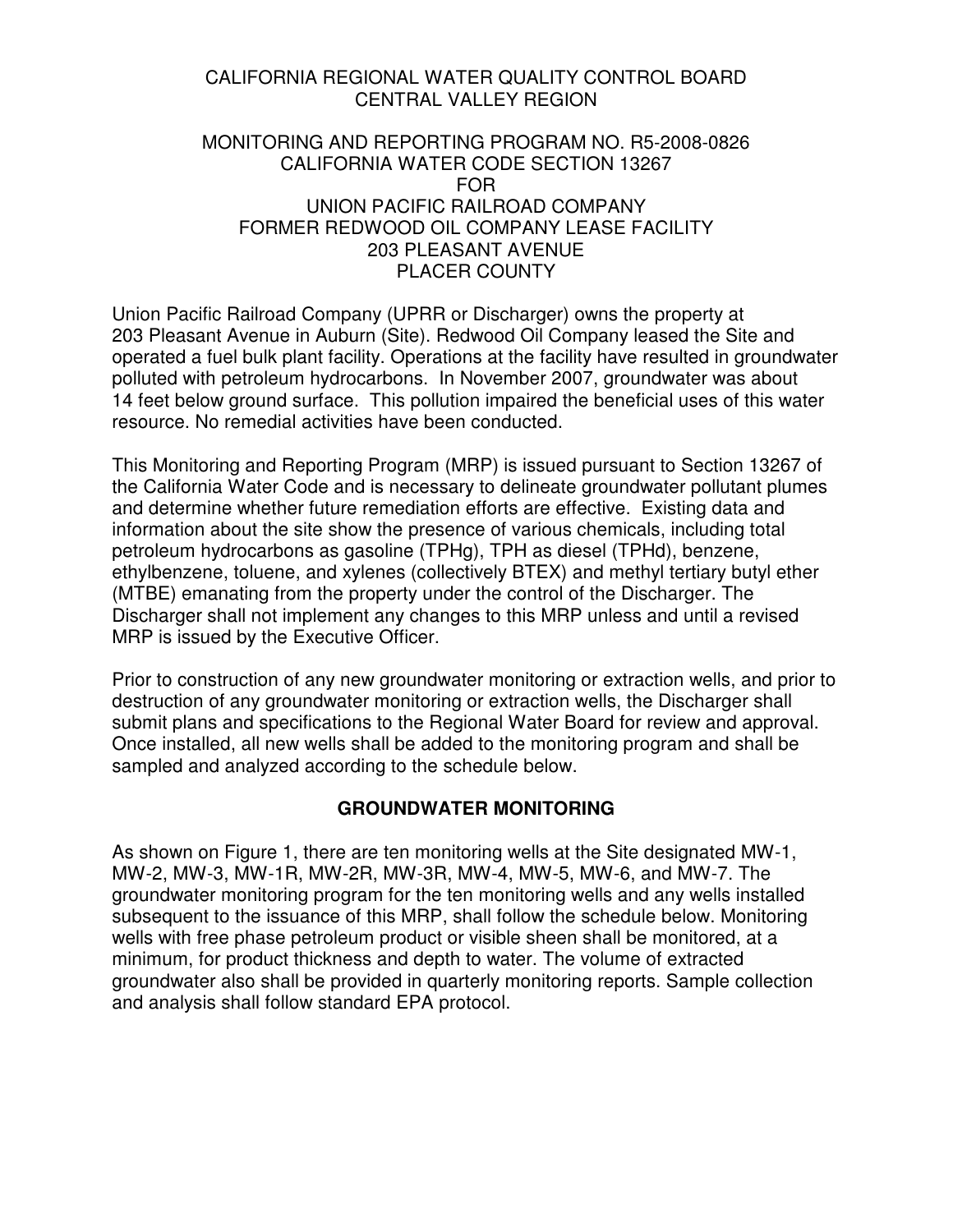| <b>Constituents</b>         | <b>EPA Analytical</b><br><b>Method</b> | <b>Maximum Practical</b><br><b>Quantitation Limit</b> | Sampling<br><b>Frequency</b> |
|-----------------------------|----------------------------------------|-------------------------------------------------------|------------------------------|
|                             |                                        | $(\mu g/I)^T$                                         |                              |
| Depth to Groundwater        |                                        |                                                       | Quarterly                    |
| TPH as gasoline             | 8015M                                  | 50                                                    | Quarterly                    |
| TPH as diesel               | 8015M                                  | 50                                                    | Quarterly                    |
| Benzene <sup>2</sup>        | 8021B or 8260B                         | 0.5                                                   | Quarterly                    |
| Toluene <sup>2</sup>        | 8021B or 8260B                         | 0.5                                                   | Quarterly                    |
| Ethylbenzene <sup>2</sup>   | 8021B or 8260B                         | 0.5                                                   | Quarterly                    |
| Xylene <sup>2</sup>         | 8021B or 8260B                         | 0.5                                                   | Quarterly                    |
| DIPE <sup>3</sup>           | 8260B                                  | 0.5                                                   | Quarterly                    |
| MTEE <sup>3</sup>           | 8260B                                  | 100                                                   | Quarterly                    |
| TBA <sup>3</sup>            | 8260B                                  | 5                                                     | Quarterly                    |
| TAME <sup>3</sup>           | 8260B                                  | 0.5                                                   | Quarterly                    |
| ETBE <sup>3</sup>           | 8260B                                  | 0.5                                                   | Quarterly                    |
| Dissolved Lead <sup>4</sup> | 200.8                                  | 100                                                   | Quarterly                    |

1<br><sup>1</sup> For nondetectable results. All concentrations between the Method Detection Limit and the Practical Quantitation Limit shall be reported as trace.

 $2$  Fuel additives including benzene, toluene, ethylbenzene, and xylene (BTEX) shall be analyzed in all new monitoring wells for four consecutive quarterly monitoring events. If results are nondetectable for BTEX for four consecutive sampling events, no further monitoring for BTEX will be required in the well. If BTEX is detected, it shall be added to the quarterly monitoring program for the well in which it was detected.

- <sup>3</sup> Oxygenates, including MTBE, tertiary butyl alcohol (TBA), tertiary amyl methyl ether (TAME), di-isopropyl ether (DIPE), and ethyl tertiary butyl ether (ETBE) shall be analyzed in all new and existing monitoring wells during two monitoring events in the first and third quarters. If results are nondetectable for both sampling events, no further monitoring for oxygenates will be required in that well. If a fuel oxygenate is detected, it shall be added to the quarterly monitoring program for the well in which it was detected.
- <sup>4</sup> Dissolved lead shall be analyzed in all new and existing site wells. If dissolved lead is detected, the Discharger shall perform verification sampling within 30 days of submittal of the monitoring report. If lead pollution is verified, the Discharger shall continue quarterly monitoring for dissolved lead. If the presence of dissolved lead is not confirmed, no further test is required.

## **REPORTING**

When reporting the data, the Discharger shall arrange the information in tabular form so that the date, the constituents, and the concentrations are readily discernible. The data shall be summarized in such a manner as to illustrate clearly the compliance with this Order. In addition, the Discharger shall notify the Board within 48 hours of any unscheduled shutdown of any soil vapor and/or groundwater extraction system.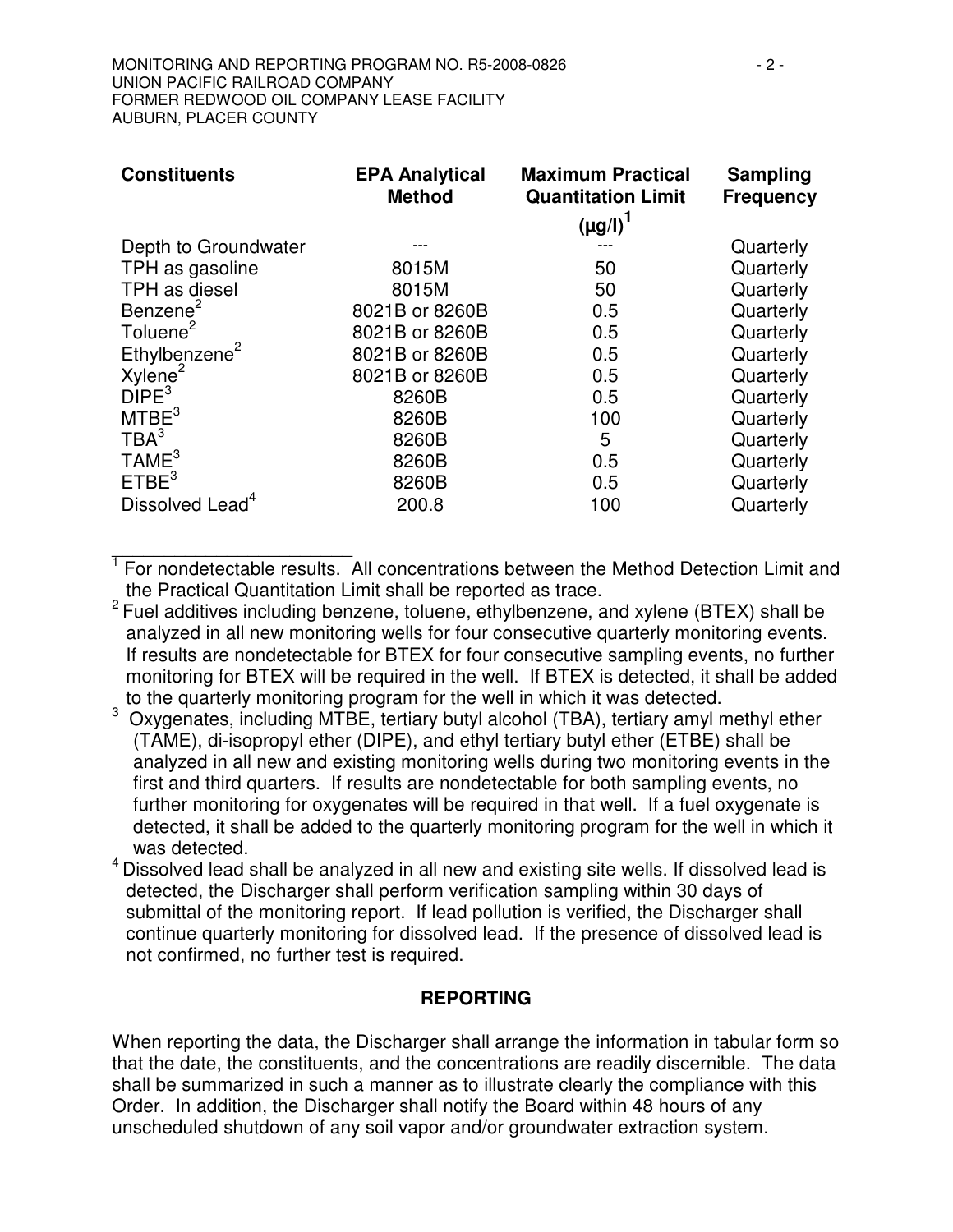As required by the California Business and Professions Code Sections 6735, 7835, and 7835.1, all reports shall be prepared by a registered professional or their subordinate and signed by the registered professional.

Quarterly electronic data reports, which conform to the requirements of the California Code of Regulations, Title 23, Division 3, Chapter 30, shall be submitted electronically over the internet to the State Water Board Geotracker database system by the **1st day of the second month following the end of each calendar quarter (i.e., by 1 February, 1 May, 1 August, and 1 November**), until such time as the Executive Officer determines that the reports are no longer necessary.

Quarterly reports shall be submitted to the Regional Water Board by the **1st day of the second month following the end of each calendar quarter (i.e., by 1 February, 1 May, 1 August, and 1 November**) until such time as the Executive Officer determines that the reports are no longer necessary. Each quarterly report shall include the following minimum information:

- (a) A description and discussion of the groundwater sampling event and results, including trends in the concentrations of pollutants and groundwater elevations in the wells, how and when samples were collected, and whether the pollutant plume(s) is delineated.
- (b) Field logs that contain, at a minimum, water quality parameters measured before, during, and after purging, method of purging, depth of water, volume of water purged, etc.
- (c) Groundwater contour maps for all groundwater zones, if applicable.
- (d) Isocontour pollutant concentration maps for all groundwater zones, if applicable.
- (e) A table showing well construction details such as well number, groundwater zone being monitored, coordinates (longitude and latitude), ground surface elevation, reference elevation, elevation of screen, elevation of bentonite, elevation of filter pack, and elevation of well bottom.
- (f) A table showing historical lateral and vertical (if applicable) flow directions and gradients.
- (g) Cumulative data tables containing the water quality analytical results and depth to groundwater.
- (h) A copy of the laboratory analytical data report.
- (i) If applicable, the status of any ongoing remediation, including cumulative information on the mass of pollutant removed from the subsurface, system operating